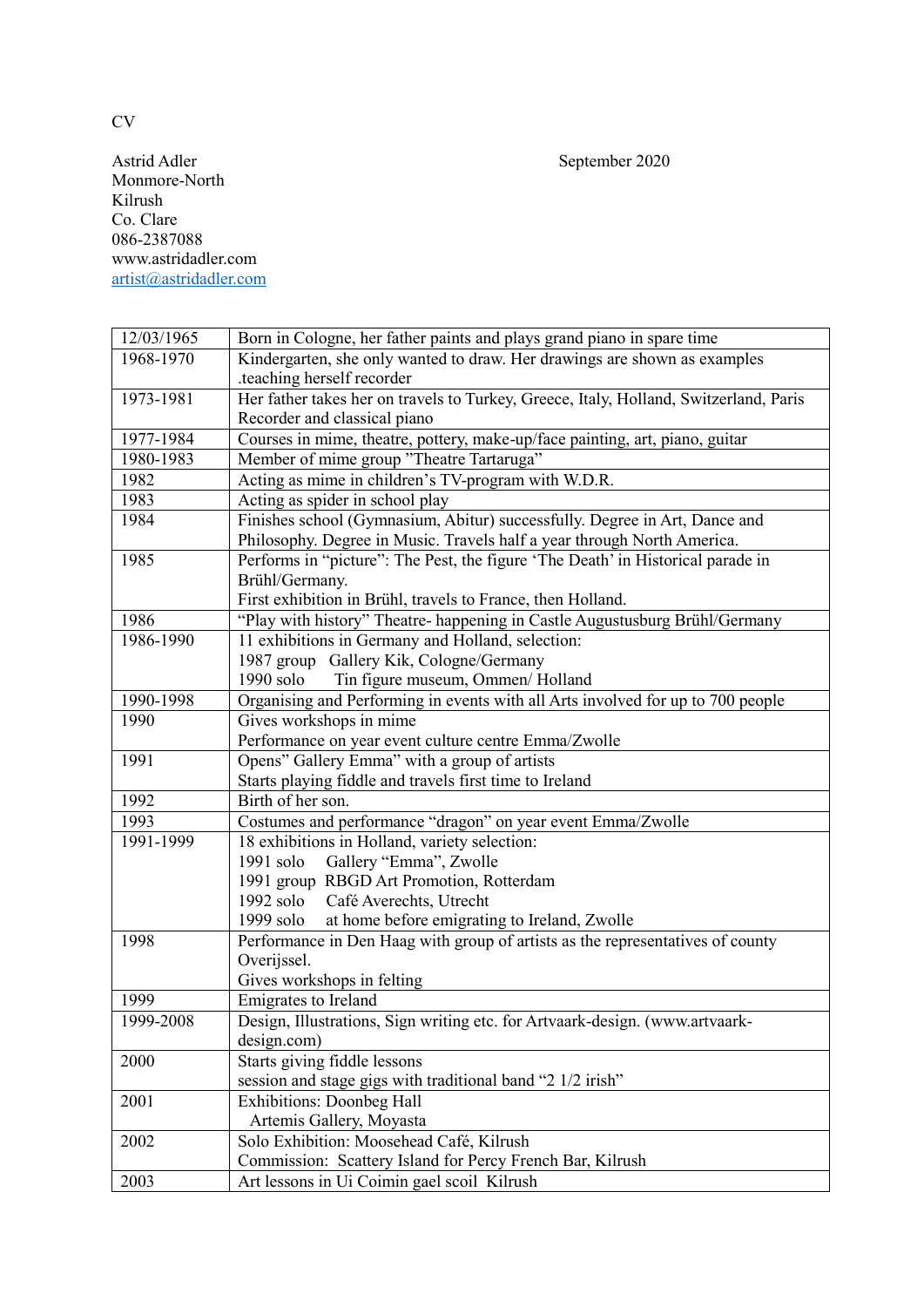|           | Artistic panel Co. Clare                                                                 |
|-----------|------------------------------------------------------------------------------------------|
|           | Compass Art Auction, Kilfenora                                                           |
|           | Float & Costumes "Harry Potter" in parade                                                |
| 2004      | Residence: Artists in school scheme: mime, Kilbaha primary School                        |
|           | Solo exhibition: "Magic Clare", Purple Grape Restaurant                                  |
|           | Exhibition: China, Hangzhou City, 411 Gallery                                            |
|           | Arts Festival, Kilrush                                                                   |
|           | Art in Clare Exhibition, Waterpark House, Ennis                                          |
|           | Joins Doonbeg Jazz band                                                                  |
| 2005      | Residence: Artists in school scheme: mime, Shragh primary School                         |
|           | Residence: Artists and Disability "Embrace ": felting, sculpture,                        |
|           | Brothers of Charity, Kilrush                                                             |
|           | Exhibition: Miller Gallery Sixmilebridge                                                 |
|           | With Jazz band on Jazz Festival Trier                                                    |
|           | Cláirseach (early Irish harp) Kilkenny summer school                                     |
|           | Monthly Lessons by Siobhan Armstrong                                                     |
|           | Visual Artist, music, acting for Banner Theatre Company Community event                  |
|           | "Finbar's Wedding" acting as Gypsy musician and fortune-teller "Eva".                    |
|           | Solo exhibition: De Valera Gallery, Ennis & Launching website:                           |
|           | www.AstridAdler.com                                                                      |
|           | Solo exhibition: Miller Gallery, Sixmilebridge                                           |
|           | Family-School-Community Educational Partnership:                                         |
|           | Christmas celebration, Shragh primary School                                             |
| 2006      | Exhibition: Miller Gallery Sixmilebridge                                                 |
|           | Ska-Band: YAH BA SKA BA DOO, Demo recording                                              |
|           | Residence: Artists and Disability "Embrace ": willow & clay-dome,                        |
|           | Brothers of Charity, Kilrush                                                             |
|           | Performance with Amphitheatre Kilkee                                                     |
|           | Cláirseach Summer School Kilkenny                                                        |
|           | Film: "Hickory Dickory Duck": musician                                                   |
|           | Performance on Fiddle for TG4: Treasure Island (Toraiocht Taisce)                        |
|           | Hunt Museum, Limerick Exhibition: "Hunt the Postcard"                                    |
| 2006-2007 | Family School Community Educational Partnership (Mary I, Limerick) Partnership           |
|           | Development Worker for Shragh National School and St. Senan's Primary School,            |
|           | Kilrush                                                                                  |
|           | Christmas show, including all 280 Children of the school doing following activities:     |
|           | Writing a play, Acting, Decorations, Costumes, Music, Backdrop                           |
|           | Projects: Gardening, Stonewall Building, Creative Dance, Body Awareness,                 |
|           | Meditation, Sensory corner, Art, Music, Mime, Mural, Hop scotches,                       |
|           | Float: Award winners in St. Patrick's Parade                                             |
|           | The School: 1 <sup>st</sup> Price in Children Category                                   |
|           | Myself: Best overall character: St. Patrick's Day Trophy.                                |
|           | Puppet show in summer camp: Making Puppets, Painting, Backdrop, Write Script,<br>Perform |
| 2007      | For Theatre group "Crackd Spoon": Performing: Mime, Music, Made Puppets                  |
|           | Joins GroundUp Artists collective                                                        |
|           | Cláirseach: Regular Harp Circle with Teacher, Harp builder, Historian, and me Artist     |
| 2008      | Residence: Raheen Daycarecentre: Felting a prayer blanket, Film                          |
|           | Solo Exhibition: Metarealistic Paintings in Clare County Museum                          |
|           | Residence: Brothers of Charity, Ennis: Felting                                           |
|           | Residence: Inisecaltra festival Mountshannon: Community research: "Search for the        |
|           | divine female"                                                                           |
|           | Child protection "Keeping Safe" all 5 modules                                            |
|           | Shragh Primary School: Improvise with ethnic music Instruments                           |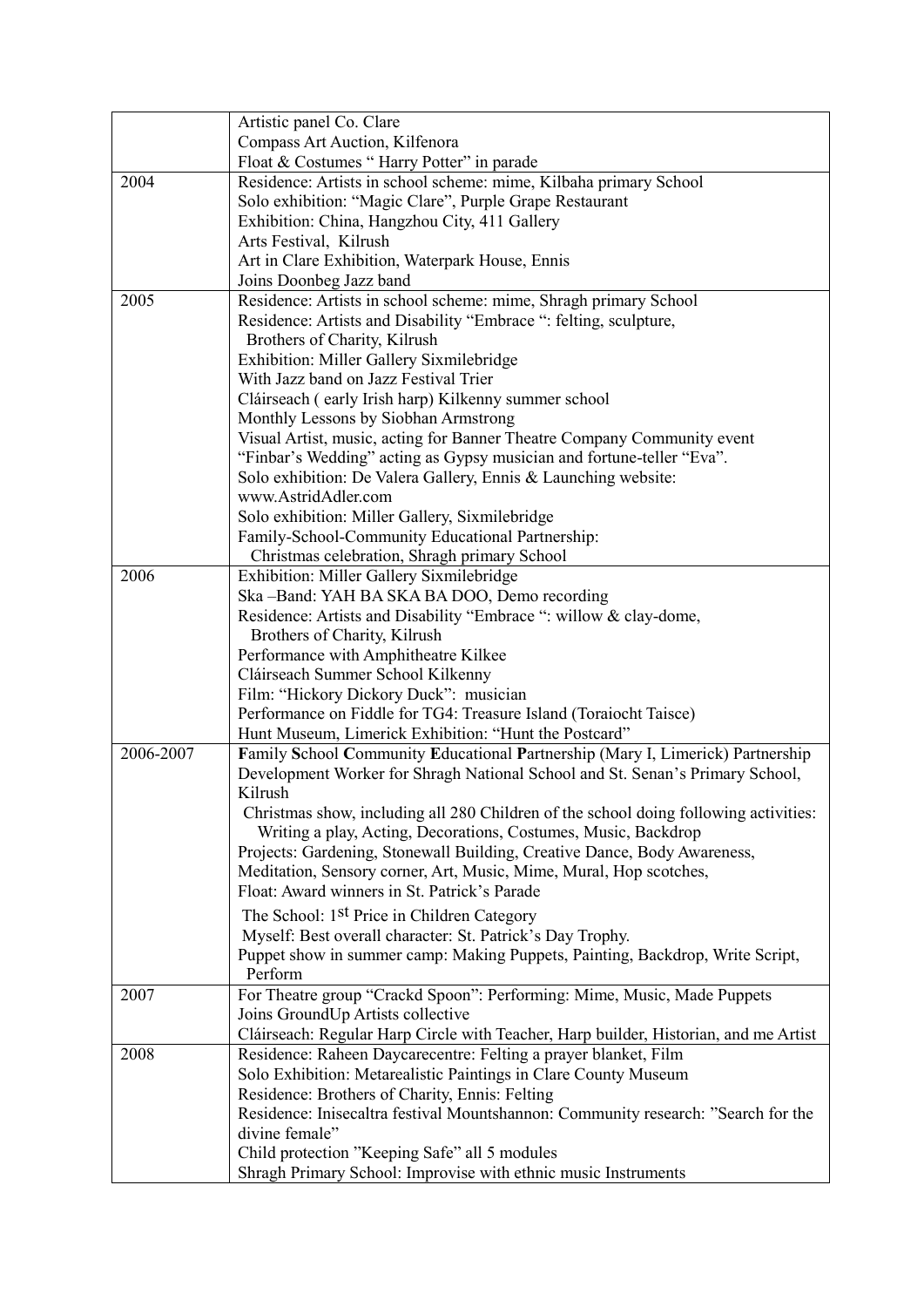|      | Workshop theatre in cooperation with 2 other people for "Crackd Spoon"               |
|------|--------------------------------------------------------------------------------------|
|      | Arts in Focus visual art presentation and solo piece Mime                            |
|      | Director of physical theatre show "The Trip"                                         |
|      | Cláirseach Summer School Kilkenny                                                    |
|      | Cláirseach: Regular Harp Circle with Teacher, Harp builder, Historian, and me Artist |
|      | Image 15 in The "Spoilt Broth" Tea Towel of Vincent Wall for Ground Up               |
|      | Solo Exhibition Nature Quest Gallery, Kilrush                                        |
|      | Art lessons about the influence of surrealism in my work: Shragh N.S. and Moyasta    |
|      | N.S.                                                                                 |
| 2009 | Running "Nature Quest Gallery" Kilrush: Exhibitions, film-,                          |
|      |                                                                                      |
|      | music-, theatre-events, workshops                                                    |
|      | Opening exhibition: Harmony and Chaos" from Tania Roberts                            |
|      | inspired by her work: Mime act, Gort                                                 |
|      | Introduction to Woman's Studies program, Ennis                                       |
|      | Reenactment with opening West Clare Railway, Moyasta                                 |
|      | Founding CATA ISLE MIME Theatre(supported by the Arts Council)                       |
|      | Illustrations for children's book "The Fairy Hunter" by David Hartley                |
|      | Commission: Kilkee beach, oils                                                       |
|      | Commission: contemporary celtic Painted goats scull                                  |
| 2010 | Mime workshop for Clare Youth Theatre                                                |
|      | CATA ISLE MIME Theatre: Carrigaholt, Ennis Street festival, Kilkee                   |
|      | Basket making: Shragh N.S.                                                           |
|      | Exhibition" No Style"@Doonbeg Jazz Festival                                          |
|      | <b>Commission: Mural</b>                                                             |
|      | Art-challenge Buttermarket Gallery Kilkee: Overall winner                            |
|      | Community art project (supported by Clare County Council): search for the divine     |
|      | female, Moyasta                                                                      |
|      | Commission: design painted on tractor seat                                           |
|      | Band: "Loopheads" harp/fiddle                                                        |
| 2011 | Residence: Artists in School Kilmihil: develop lessons to teach children how to      |
|      | draw/paint                                                                           |
|      | Residence: Artists in School Kilkee; learn different needlework, rope making,        |
|      | felting, knotting, weaving and create a wall hanging of all work done                |
|      | Cata Isle Mime Theatre: Leaflet printed,                                             |
|      | mime solo show                                                                       |
|      | Temple Bar 20 years: show and workshop for children                                  |
|      | Mime lessons for adults                                                              |
|      | Mime lessons Moyasta National School, Kilrush                                        |
|      | Loopheads : Love Live Music, weekly gigs in Kilkee                                   |
|      | Course: selling at markets and fairs                                                 |
| 2012 | 2000-2016 trad fiddle/piano/wire strung harp/music lessons for children and adults   |
|      | Loopheads: weekly gig in Kilkee, John Murray Show                                    |
|      | Cláirseach: Performing with opening Culturlann Sweeney, Kilkee                       |
|      | Research, development, write tutor book about the 2 G Strings                        |
|      | (ne cawlee, the sisters)                                                             |
|      | Performance, helping with design, paintwork, float Kilkee Aqua Club                  |
|      | Mime: Ennis Street Festival workshops                                                |
|      | <b>Street act Nass Sreetfestival</b>                                                 |
|      | Workshops for I C W Kilmurry McMahon, Community gardens Scariff                      |
| 2013 | Patricks parade: "Wickerwoman"                                                       |
|      | Residence: National Famine Commemoration project, Shragh, Oilpainting                |
|      | Mime: stand up: Rathlir Farm Party                                                   |
|      | Ennis Street Festival workshop                                                       |
|      | Skadoonvaarna : festival decoration                                                  |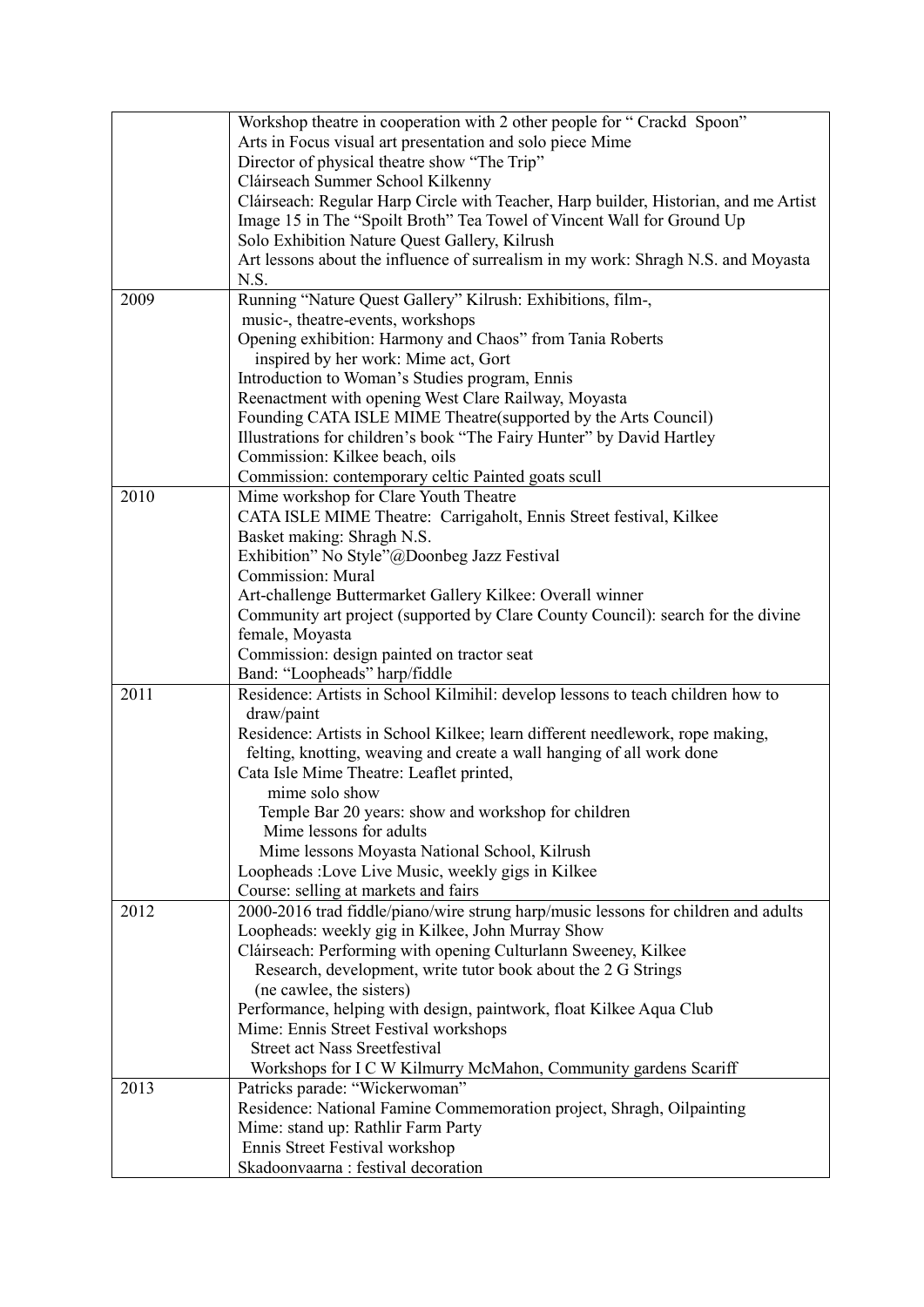|      | Cláirseach: Release Book:" Play the companions, bass for Wire Strung Harp,    |
|------|-------------------------------------------------------------------------------|
|      | A practical explanation for the unison-ne cawlee-strings"                     |
|      | Loopheads: Weekly gigs Kilkee                                                 |
| 2014 | Patricks parade: willow shields, weapons, hurdles, fishtail, Shragh N.S.      |
|      | Children music workshops: Jazz Festival Doonbeg                               |
|      | Residence: Flashmob Brian Boru Boys school, Killaloe                          |
|      | Skadoonvaarna: festival decoration                                            |
|      | Residence: teach schizophrenics how to paint, Ennis                           |
|      | Gigs: Kilkee, Kilbaha, Carrigaholt                                            |
|      | Residence: mimeshow with Ui Cuimin geal scoil Kilrush                         |
|      | Cláirseach: teaching                                                          |
|      | performance opening exhibition Pip Sides                                      |
|      | Launch book and workshop Brian Boru Fest Killaloe                             |
|      | Commission: Storm boards painted like french shutters, person sitting inside  |
|      | Developing music card game                                                    |
| 2015 | Residence: Mimeshow about feet/shoes and Patrik Henry Pearce Caherea N.S.     |
|      | Gigs: Carrigaholt, Kilbaha                                                    |
|      | Cláirseach: teaching, gig Ennis Fringe, record Brake Cafe                     |
|      | Exhibition: "Between River ans Sea" Culturlann Sweeney Kilkee                 |
| 2016 | Cláirseach: Recording CD                                                      |
|      | West Cavan: tourism brochure launch                                           |
|      | Cd promotions: Ennis Street Festival, Dome Purecamping, Buddhist centre       |
|      | ,Cavan                                                                        |
|      | Residence: Mimeshow 1916-2016, float Patrick's parade(won best of schools and |
|      | overall)Shragh N.S.                                                           |
|      | Residence: Painting Moveen.N.S.                                               |
|      | Residence: Sockpuppets and show Scariff BOC                                   |
|      | Residence: Mime and Music Miltown Malbay BOC                                  |
|      | Residence: 1916 and now, painting on 2x3m, depressed, Orchard Kilrush         |
|      | Residence: Oilpainting , local evictionstory 1916, Shragh NS                  |
|      | Art: mural , Strandcamping Doonbeg                                            |
| 2017 | Expo: Poetry and Art challenge, RBC Ennis, Scariff                            |
|      | "The candle of vision," Belfast                                               |
|      | "Between River and See", RBC Ennis                                            |
|      | Music: Astrid and friends, trad. sessions                                     |
|      | Willow workshops: growing, basket and fencing                                 |
| 2018 | Willow workshops: growing, basket, xmasdecoration and fencing                 |
|      | Residence: Moveen NS, printing                                                |
|      | Expo: Shila na gigs and other Gods, RBC Ennis                                 |
|      | Poetry and Art challenge, RBC Ennis                                           |
|      | Music: gigs: Astrid and friends trad. sessions (fiddle)                       |
|      | Raggy Boot Boys, Ska (keyboard)                                               |
|      | Wire Harp performances and radio interview                                    |
|      | giving lessons on fiddle, keyboard and hammerdulcimer                         |
|      | Mime: development and performance for enviremental group, Kilkee              |
|      | development of theatre and performance with wire harp, mime, storytelling,    |
|      | harp workshop, Culturenight Ouchteraard                                       |
|      | Float: Shragh NS                                                              |
| 2019 | Willowworkshops: Ennistymon, Carrigaholt, Moyasta and at home                 |
|      | Gigs: Geogopolie, Crete, McGinty's                                            |
|      | Astrid and friends weekly session                                             |
|      | Uisneach fire fest: harp                                                      |
|      | <b>Band: Raggy Boot Boys</b>                                                  |
|      | Lessons: fiddle, hammerdulcimer, mandolin                                     |